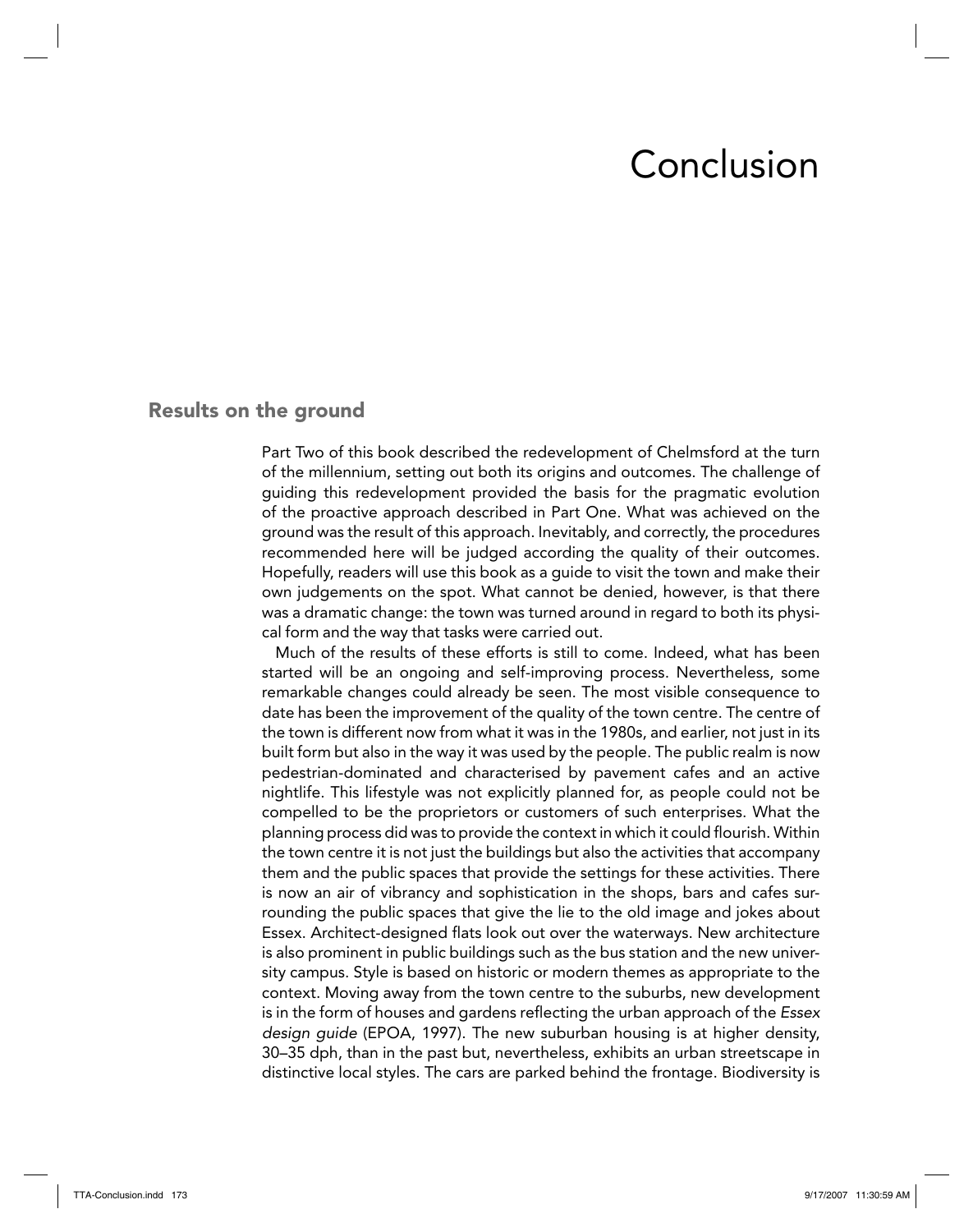encouraged and back gardens provide an outdoor room. The green corridors formed from the river valleys accommodate parkland and well-used pedestrian and cycle ways linking the residential areas to, and through, the town centre.

To what degree was all this merely the result of general economic and demographic changes and of the requirements of central government and County Council policies? Chelmsford had never been within a major growth area, as proposed by national or regional strategies but, nevertheless, had met, and continues to be challenged by, substantial growth targets for new dwellings. Favourable conditions for development and expansion had been present since the 1960s but had not been taken advantage of. The evidence for this is in the buildings of all periods from the early 1970s to the mid-1990s. There is no evidence that, had a change of policy not been made in 1996, this state of affairs would not have continued for many years. This was the case both in many other parts of the country and even in some other parts of Essex. Moreover, change at Chelmsford began before the publication of the revised Essex design guide (EPOA, 1997) and before the promotion by the central government of an urban renaissance. Where prior credit must given, though, is to the design team at Essex County Council. Without the publication of the first Essex guide (ECC, 1973), which led to the revised version in 1997, the task of improving quality with Chelmsford Borough would have been immeasurably more difficult.

For Chelmsford in the early 1990s, the idea of an urban renaissance and highdensity living was genuinely radical. Notwithstanding this, the Borough Council embraced the challenge of higher densities and high quality and raised the importance of urban design in its working practices. It secured better-quality housing on greenfield and brownfield sites, in numerous schemes, ranging in size between 30 and 500 dwellings. This was achieved by weaving urban design into the planning process, and securing better quality in new development as a result.

What was remarkable at Chelmsford was that the improvements applied to the whole town, and surrounding settlements, and represented a permanent change for the better. A uniformly higher standard of building was being realised, not just trophy architecture or exemplar estates. It was also something that has continued over time. In particular, the processes for achieving quality continued after significant staff and political changes subsequent to the 1996–2003 period.

### **Some important lessons**

#### **More planning means better architecture**

What then can be learnt from the way quality was achieved? One of the most significant lessons from the experience at Chelmsford was the way that increasing planning intervention gave scope for more, not less, quality architecture. Over time, there was a steady increase in the quantity, and degree of prescription, of published planning policy relating to design control. Use was made of policy in national guidance, design guides, local plan policy and site-specific briefs. As these became more detailed, clearer and more purposeful, so the quality on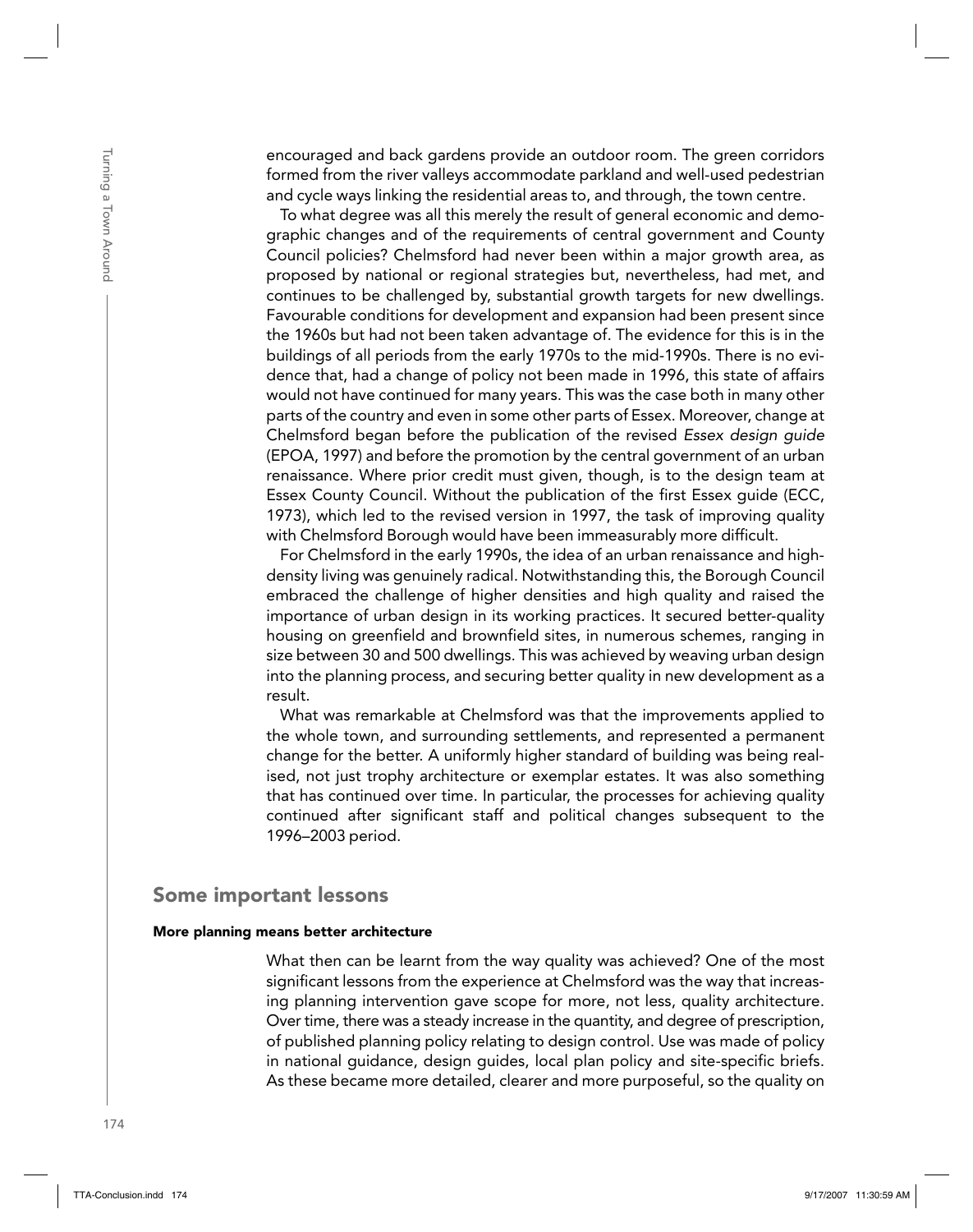the ground improved. Before the introduction of the explicit controls, what was built was the standard developer product with minimal architectural input. With strong planning intervention, architect-designed schemes, tailored to the site, became the norm in the town centre and common elsewhere. This applied to the design of shops and offices as well as housing.

#### **Developers respond to clear guidance**

What was also notable was how quickly developers adapted to the situation once the guidance was definite and explicit. Conflicts between the planning committee and developers, described at the beginning of Chapter 5, occurred before this was the case. From 2001 onwards, there were almost no appeals against refusal of planning permission on design grounds. However, even with the very clear guidance, there was still an important role for negotiation. This went way beyond the processing of the formal planning applications. Two activities outside the formal process were critical for raising quality. Both preapplication negotiation and post-permission vigilance, and monitoring progress during detailed design and construction, paid dividends. When the process of effective design briefing and pre-application discussion was working properly, the processing of applications became largely a formality. Discussions started long before a planning application was submitted and the brief was written before the discussions started. They reflected a need to see how different sites fitted together and related to development over a larger area, even the town as a whole. This required considerable long-term vision regarding both the physical form and the formal process that brought it about.

#### **Professional skills are needed**

All these tasks depended on having professional officers with urban design skills operating above, and beyond, the development control process. What the Chelmsford's experience has shown is that appointing such people in sufficient numbers with the appropriate skills, and scope to carry out their job is the means to success. There was recognition by councillors that sustainable growth went hand-in-hand with design, a commitment expressed by having a design champion at elected member level. They assembled a team of people with urban design skills and, importantly, a genuine dedication to the local area. This team put in place procedures for producing and approving planning guidance and embedding design in development control. Cross-service team-work with planning, highways, housing and parks professionals was established for major developments. Good working relationships with the major developers were built up so they knew how the council operated and felt able to have a dialogue at any time. Professional officers nurtured a culture of wanting to improve development, to get the best out of sites, to insist on good designers and to have confidence in design.

Aside from new appointments, what also proved important was the influence that a leading councillor and chief officer could bring to bear in changing mindsets of existing staff, changing the emphasis of planning from legalistic to spatial. This showed that even local planning authorities without urban design specialists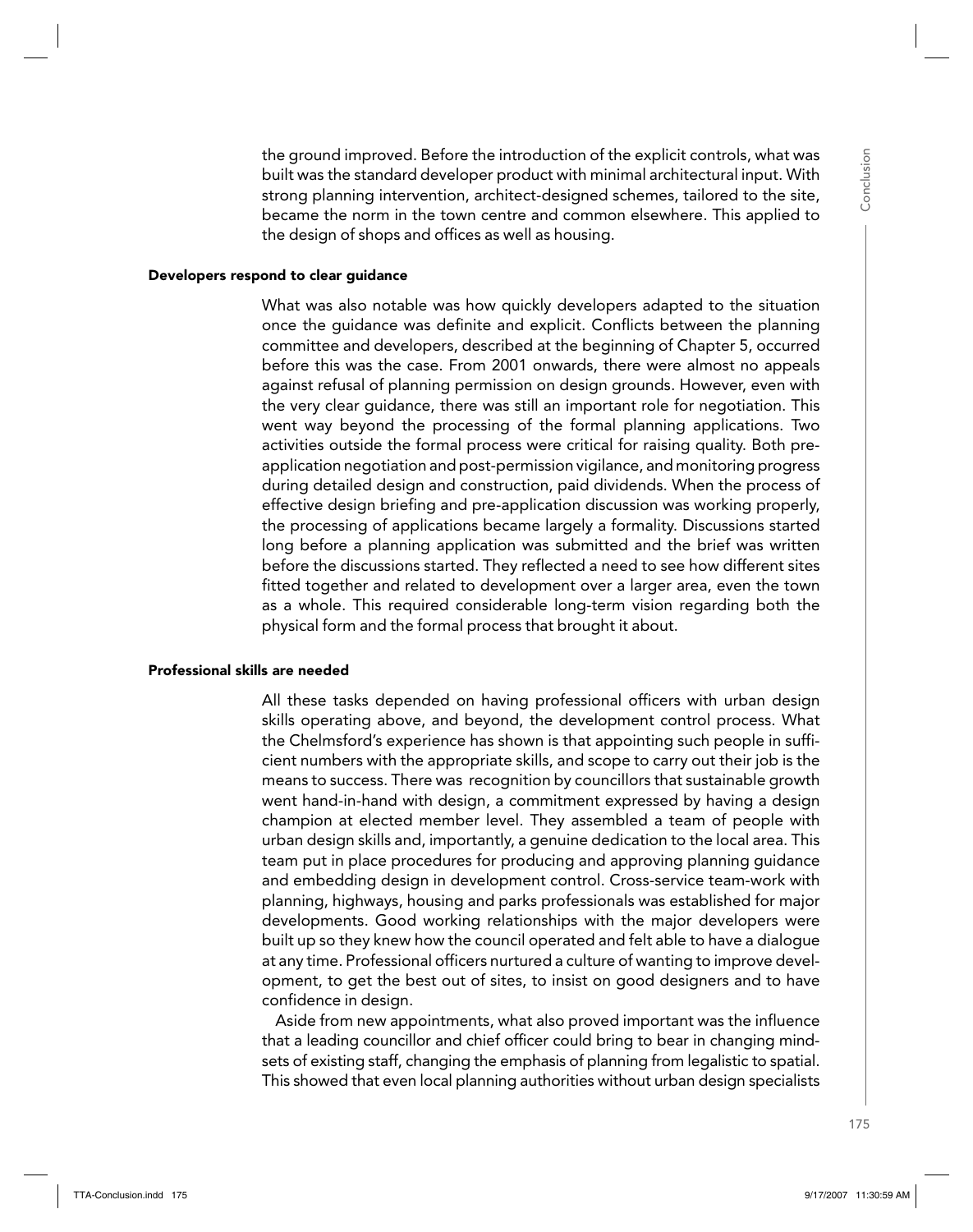should still be able to nurture an ethos of understanding site and context, of defining design objectives and issues, and establishing the discipline of scrutiny and challenge.

#### **All need to work together**

Although attention to organisational structure was important, it was not so much the precise structure that was adopted (the council's corporate structure changed several times) but the organisational culture. What was created was not a 'design section' but a team of urban designers who were integrated into the planning authority's overall task of managing development. Although the scale of the challenge should not be underestimated, the pursuit of team-work, rather than just consultation, was very significant. The different sections of a planning office needed to work closely together and to work closely with engineers, housing, parks and legal officers as required, all concentrating on getting the best quality of development rather than pursuing sectional interests. Changing departmental boundaries alone did not bring this about. The process of writing of the planning briefs and other policy documents proved to be a means of bringing people together at an early stage.

#### **Positive negotiation gets results**

The experience at Chelmsford showed that planning authorities could change developer practices. Chelmsford got house builders to appoint good architects, to modify or drop standard house-types and to design new house-types and one-off buildings. Through negotiation the planning authority:

- achieved neighbourhoods designed around public spaces, with continuous frontage, buildings turning corners and hiding car parking;
- negotiated well-integrated affordable housing and non-residential uses in high-density schemes;
- ensured development was based on legible routes and meaningful spaces to generate a sense of place;
- $\bullet$  treated highway design as part of the landscape architecture and, where appropriate, tried to 'lose the road' in good shared surfaces;
- adopted the procedures for integrating usable green spaces into new places;
- $\bullet$  used the quality of the public realm to glue the whole place together.

## **A last word**

This book has advocated a proactive attitude to urban design. This means being evangelical about design, seeing opportunities, visualising outcomes and communicating design objectives. It means being positive about development, being constructively critical and taking risks to prompt innovation. It is not necessary to be an urban designer to such an attitude, but it opens up the way to design-led development and away from schemes led by standards, precedent, expediency, car parking or engineering.